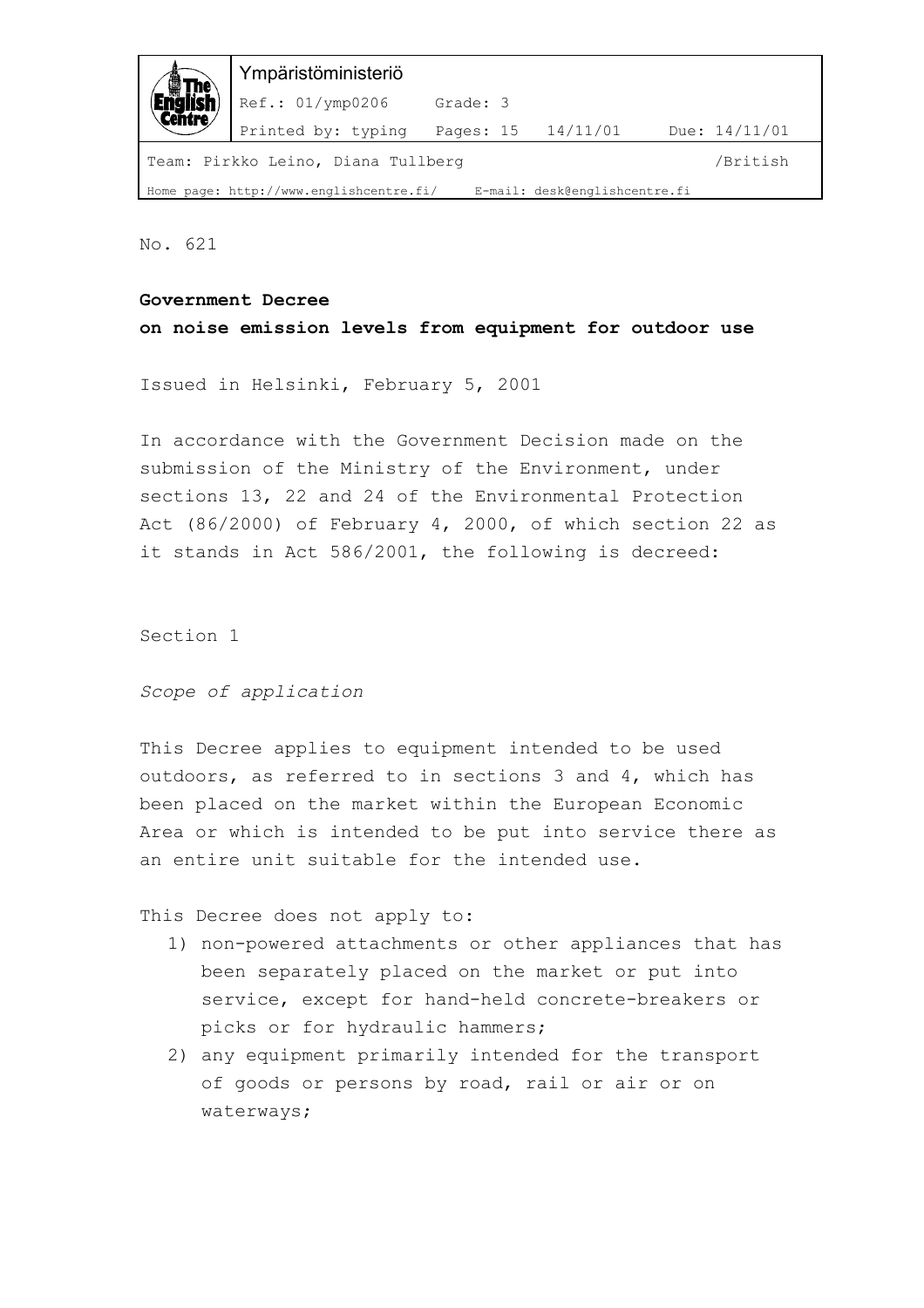

3) equipment specially designed and constructed for military or police purposes, for frontier border guard purposes or for emergency services.

Section 2

*Definitions* 

In this Decree:

- 1) *equipment for outdoor use*, herein *equipment*, means all machinery defined in section 2 of the Government Decision on the safety of machines (1314/1992) which is either self-propelled or can be moved and which, irrespective of the driving element(s), is of a type intended to be used in the open air and which contributes to environmental noise exposure, and non-powered equipment for industrial activity or environmental applications which is of a type intended to be used in the open air and which contributes to environmental noise exposure;
- 2) *outdoor use* means use of the equipment in an environment where the propagation of sound is not at all or not significantly affected, such as under tents, roofs for shelter against rain or temporary protective coverings over buildings, as well as use of the equipment in the open air;
- 3) *conformity assessment procedures* means procedures prescribed in Annexes 3-6 of this Decree which are based on Council Decision 93/465/EEC relating to the modules intended for use at different stages of the procedures for assessing compliance with the provisions of directives on technical harmonization, and to affixation of CE marking;
- 4) *marking* means visibly, legibly and indelibly affixing to the equipment the CE marking defined in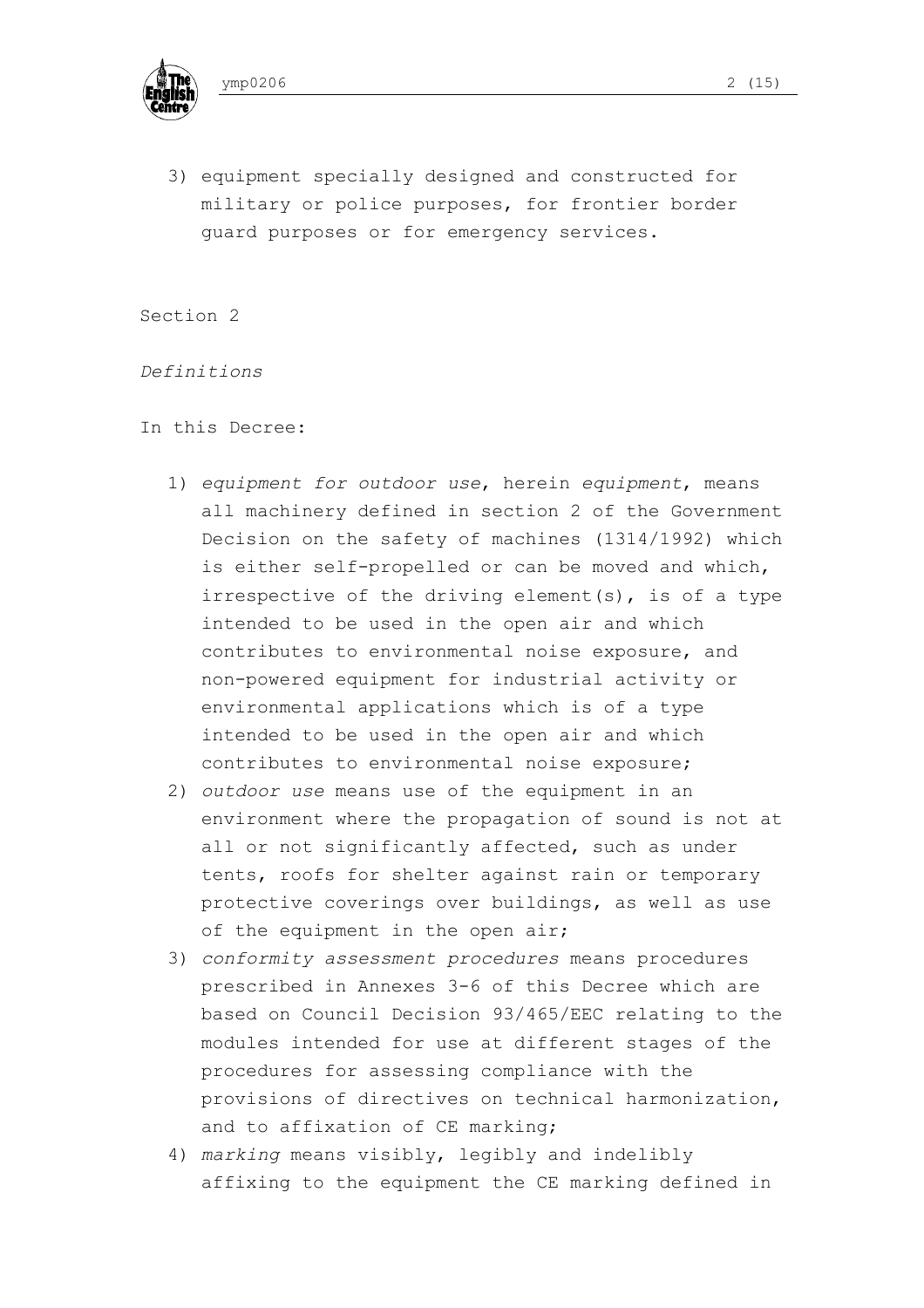

the Act on CE markings (1376/1994), accompanied by indication of the guaranteed sound power level;

- 5) the *sound power level L<sub>WA</sub>* means the A-weighted sound power in dB in relation to 1 picowatt as defined in EN ISO 3744:1995 and EN ISO 3746:1995;
- 6) the *measured sound power level* means a sound power level determined from measurements as laid down in Annex III of the Directive 2000/14/EC of the European Parliament and the Council on approximation of the laws of Member States relating to noise emission into the environment from equipment for outdoor use, hereinafter referred to as the Equipment Noise Emissions Directive, with the measured levels determined either from a single machine representative of the type of equipment concerned or as an average of several machines;
- 7) the *guaranteed sound power level* means a sound power level determined in accordance with the requirements laid down in Annex III of the Equipment Noise Emissions Directive, which takes account of uncertainties due to production variation and measurement procedures, and which the manufacturer, or his authorized representative established in the Community, affirms, on the basis of technical instruments used and stated in the technical documentation, are not exceeded.

The definitions for equipment referred to in this Decree are laid down in Annex I of the Equipment Noise Emissions Directive.

Section 3

*Noise limits*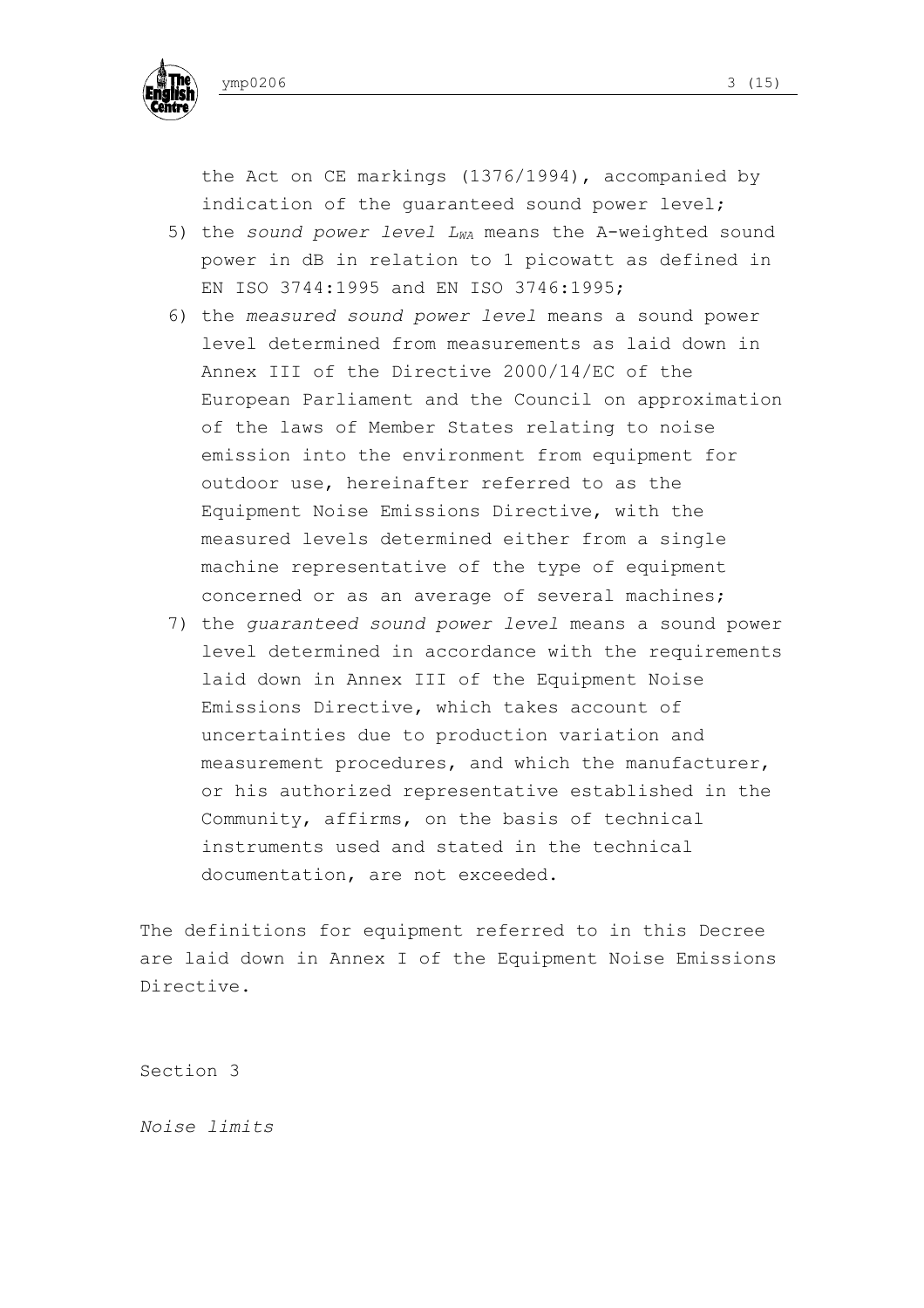

The guaranteed sound power level of the equipment listed below and intended for placing on the market or putting into service may not exceed the permissible sound power level as laid down in the following table:

| Type of equipment                                              |                            | Net installed Permissible sound power level  |       |  |  |
|----------------------------------------------------------------|----------------------------|----------------------------------------------|-------|--|--|
|                                                                | power $P$ (in in $dB/1$ pW |                                              |       |  |  |
|                                                                | kW)                        |                                              |       |  |  |
|                                                                | Electric power             |                                              |       |  |  |
|                                                                |                            | $P_{e1}$ * in kW Stage I (as of Stage II (as |       |  |  |
|                                                                | Mass of                    | January 3, of January 3,                     |       |  |  |
|                                                                | appliance m in 2002)       |                                              | 2006) |  |  |
|                                                                | kg                         |                                              |       |  |  |
|                                                                | Cutting width              |                                              |       |  |  |
|                                                                | L in cm                    |                                              |       |  |  |
| Compaction machines                                            | $P \leq 8$                 | 108                                          | 105   |  |  |
| (vibrating rollers, $8 < P \le 70$                             |                            | 109                                          | 106   |  |  |
| vibratory plates, vibratory $P > 70$ 89 + 11 lq P 86 + 11 lq P |                            |                                              |       |  |  |
| rammers)                                                       |                            |                                              |       |  |  |
|                                                                |                            |                                              |       |  |  |
|                                                                |                            |                                              |       |  |  |
| Tracked dozers (<500 kW), $P \le 55$                           |                            | 106                                          | 103   |  |  |
| tracked loaders $(\leq 500 \text{ kW})$ , $P > 55$             |                            | $87 + 11$ lg $P$ $84 + 11$ lg $P$            |       |  |  |
| tracked excavator-loaders                                      |                            |                                              |       |  |  |
| $(<500$ kW)                                                    |                            |                                              |       |  |  |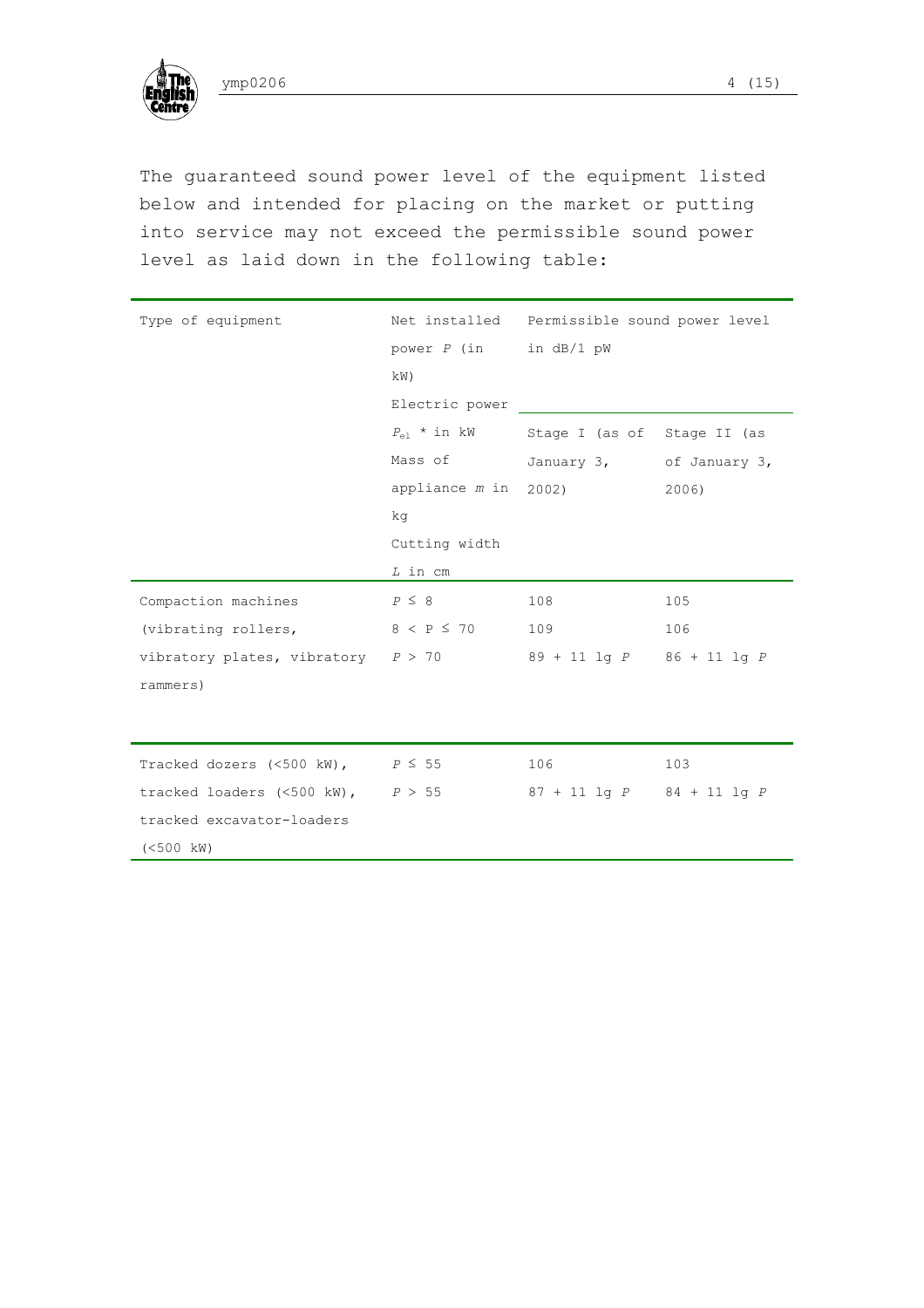

| wheeled loaders $(<500 \text{ kW})$ , $P > 55$<br>$85 + 11$ lg $P$<br>$82 + 11$ lg P<br>wheeled excavator-loaders<br>(<500 kW), dumpers (<500<br>kW), graders $(\leq 500 \text{ kW})$ ,<br>loader-type landfill<br>compactors (<500 kW),<br>combustion-engine-driven<br>counterbalanced lift<br>trucks**, mobile cranes,<br>compaction machines (non-<br>vibrating rollers), paver-<br>finishers (except for those<br>with a high-compaction<br>screed), hydraulic power<br>packs<br>96<br>93<br>Excavators $(<500 \text{ kW})$ ,<br>$P \leq 15$<br>builders' hoists for the $P > 15$<br>$83 + 11$ lg $P$<br>$80 + 11$ lg P<br>transport of goods,<br>construction winches, motor<br>hoes $(3 kW)$<br>Hand-held concrete-breakers<br>$m \leq 15$<br>107<br>105<br>and picks<br>15 < m < 30<br>$94 + 11$ lg m<br>$92 + 11$ 1q m<br>$m \geq 30$<br>$96 + 11$ lg m<br>$94 + 11$ lg m<br>98 + lq <i>P</i><br>96 + lg <i>P</i><br>Tower cranes<br>Welding and power generators $P_{e1} \leq 2$<br>$97 + 1g P_{e1}$<br>$95 + 1g P_{e1}$<br>$2 < Pe1 \leq 10$<br>$(< 400 \text{ kW})$<br>$98 + 1g P_{e1}$<br>96 + $1g$ $P_{e1}$<br>$P_{\rm e1}$ > 10<br>97 + $1g$ $P_{e1}$<br>$95 + 1g P_{e1}$<br>$P \leq 15$<br>99<br>97<br>Compressors (<350 kW)<br>P > 15<br>$97 + 2$ 1g $P$<br>$95 + 2$ lg $P$<br>$94***$<br>$L \leq 50$<br>96<br>Lawnmowers, grass trimmers<br>$50 < L \leq 70$<br>100<br>98<br>and grass edge trimmers<br>$98***$<br>$70 < L \leq 120$<br>100<br>$103***$<br>105<br>L > 120 | Wheeled dozers $(\leq 500 \text{ km})$ , | $P \leq 55$ | 104 | 101 |
|--------------------------------------------------------------------------------------------------------------------------------------------------------------------------------------------------------------------------------------------------------------------------------------------------------------------------------------------------------------------------------------------------------------------------------------------------------------------------------------------------------------------------------------------------------------------------------------------------------------------------------------------------------------------------------------------------------------------------------------------------------------------------------------------------------------------------------------------------------------------------------------------------------------------------------------------------------------------------------------------------------------------------------------------------------------------------------------------------------------------------------------------------------------------------------------------------------------------------------------------------------------------------------------------------------------------------------------------------------------------------------------------------------------------------------------------------------------------------------------------|------------------------------------------|-------------|-----|-----|
|                                                                                                                                                                                                                                                                                                                                                                                                                                                                                                                                                                                                                                                                                                                                                                                                                                                                                                                                                                                                                                                                                                                                                                                                                                                                                                                                                                                                                                                                                            |                                          |             |     |     |
|                                                                                                                                                                                                                                                                                                                                                                                                                                                                                                                                                                                                                                                                                                                                                                                                                                                                                                                                                                                                                                                                                                                                                                                                                                                                                                                                                                                                                                                                                            |                                          |             |     |     |
|                                                                                                                                                                                                                                                                                                                                                                                                                                                                                                                                                                                                                                                                                                                                                                                                                                                                                                                                                                                                                                                                                                                                                                                                                                                                                                                                                                                                                                                                                            |                                          |             |     |     |
|                                                                                                                                                                                                                                                                                                                                                                                                                                                                                                                                                                                                                                                                                                                                                                                                                                                                                                                                                                                                                                                                                                                                                                                                                                                                                                                                                                                                                                                                                            |                                          |             |     |     |
|                                                                                                                                                                                                                                                                                                                                                                                                                                                                                                                                                                                                                                                                                                                                                                                                                                                                                                                                                                                                                                                                                                                                                                                                                                                                                                                                                                                                                                                                                            |                                          |             |     |     |
|                                                                                                                                                                                                                                                                                                                                                                                                                                                                                                                                                                                                                                                                                                                                                                                                                                                                                                                                                                                                                                                                                                                                                                                                                                                                                                                                                                                                                                                                                            |                                          |             |     |     |
|                                                                                                                                                                                                                                                                                                                                                                                                                                                                                                                                                                                                                                                                                                                                                                                                                                                                                                                                                                                                                                                                                                                                                                                                                                                                                                                                                                                                                                                                                            |                                          |             |     |     |
|                                                                                                                                                                                                                                                                                                                                                                                                                                                                                                                                                                                                                                                                                                                                                                                                                                                                                                                                                                                                                                                                                                                                                                                                                                                                                                                                                                                                                                                                                            |                                          |             |     |     |
|                                                                                                                                                                                                                                                                                                                                                                                                                                                                                                                                                                                                                                                                                                                                                                                                                                                                                                                                                                                                                                                                                                                                                                                                                                                                                                                                                                                                                                                                                            |                                          |             |     |     |
|                                                                                                                                                                                                                                                                                                                                                                                                                                                                                                                                                                                                                                                                                                                                                                                                                                                                                                                                                                                                                                                                                                                                                                                                                                                                                                                                                                                                                                                                                            |                                          |             |     |     |
|                                                                                                                                                                                                                                                                                                                                                                                                                                                                                                                                                                                                                                                                                                                                                                                                                                                                                                                                                                                                                                                                                                                                                                                                                                                                                                                                                                                                                                                                                            |                                          |             |     |     |
|                                                                                                                                                                                                                                                                                                                                                                                                                                                                                                                                                                                                                                                                                                                                                                                                                                                                                                                                                                                                                                                                                                                                                                                                                                                                                                                                                                                                                                                                                            |                                          |             |     |     |
|                                                                                                                                                                                                                                                                                                                                                                                                                                                                                                                                                                                                                                                                                                                                                                                                                                                                                                                                                                                                                                                                                                                                                                                                                                                                                                                                                                                                                                                                                            |                                          |             |     |     |
|                                                                                                                                                                                                                                                                                                                                                                                                                                                                                                                                                                                                                                                                                                                                                                                                                                                                                                                                                                                                                                                                                                                                                                                                                                                                                                                                                                                                                                                                                            |                                          |             |     |     |
|                                                                                                                                                                                                                                                                                                                                                                                                                                                                                                                                                                                                                                                                                                                                                                                                                                                                                                                                                                                                                                                                                                                                                                                                                                                                                                                                                                                                                                                                                            |                                          |             |     |     |
|                                                                                                                                                                                                                                                                                                                                                                                                                                                                                                                                                                                                                                                                                                                                                                                                                                                                                                                                                                                                                                                                                                                                                                                                                                                                                                                                                                                                                                                                                            |                                          |             |     |     |
|                                                                                                                                                                                                                                                                                                                                                                                                                                                                                                                                                                                                                                                                                                                                                                                                                                                                                                                                                                                                                                                                                                                                                                                                                                                                                                                                                                                                                                                                                            |                                          |             |     |     |
|                                                                                                                                                                                                                                                                                                                                                                                                                                                                                                                                                                                                                                                                                                                                                                                                                                                                                                                                                                                                                                                                                                                                                                                                                                                                                                                                                                                                                                                                                            |                                          |             |     |     |
|                                                                                                                                                                                                                                                                                                                                                                                                                                                                                                                                                                                                                                                                                                                                                                                                                                                                                                                                                                                                                                                                                                                                                                                                                                                                                                                                                                                                                                                                                            |                                          |             |     |     |
|                                                                                                                                                                                                                                                                                                                                                                                                                                                                                                                                                                                                                                                                                                                                                                                                                                                                                                                                                                                                                                                                                                                                                                                                                                                                                                                                                                                                                                                                                            |                                          |             |     |     |
|                                                                                                                                                                                                                                                                                                                                                                                                                                                                                                                                                                                                                                                                                                                                                                                                                                                                                                                                                                                                                                                                                                                                                                                                                                                                                                                                                                                                                                                                                            |                                          |             |     |     |
|                                                                                                                                                                                                                                                                                                                                                                                                                                                                                                                                                                                                                                                                                                                                                                                                                                                                                                                                                                                                                                                                                                                                                                                                                                                                                                                                                                                                                                                                                            |                                          |             |     |     |
|                                                                                                                                                                                                                                                                                                                                                                                                                                                                                                                                                                                                                                                                                                                                                                                                                                                                                                                                                                                                                                                                                                                                                                                                                                                                                                                                                                                                                                                                                            |                                          |             |     |     |
|                                                                                                                                                                                                                                                                                                                                                                                                                                                                                                                                                                                                                                                                                                                                                                                                                                                                                                                                                                                                                                                                                                                                                                                                                                                                                                                                                                                                                                                                                            |                                          |             |     |     |
|                                                                                                                                                                                                                                                                                                                                                                                                                                                                                                                                                                                                                                                                                                                                                                                                                                                                                                                                                                                                                                                                                                                                                                                                                                                                                                                                                                                                                                                                                            |                                          |             |     |     |
|                                                                                                                                                                                                                                                                                                                                                                                                                                                                                                                                                                                                                                                                                                                                                                                                                                                                                                                                                                                                                                                                                                                                                                                                                                                                                                                                                                                                                                                                                            |                                          |             |     |     |
|                                                                                                                                                                                                                                                                                                                                                                                                                                                                                                                                                                                                                                                                                                                                                                                                                                                                                                                                                                                                                                                                                                                                                                                                                                                                                                                                                                                                                                                                                            |                                          |             |     |     |
|                                                                                                                                                                                                                                                                                                                                                                                                                                                                                                                                                                                                                                                                                                                                                                                                                                                                                                                                                                                                                                                                                                                                                                                                                                                                                                                                                                                                                                                                                            |                                          |             |     |     |
|                                                                                                                                                                                                                                                                                                                                                                                                                                                                                                                                                                                                                                                                                                                                                                                                                                                                                                                                                                                                                                                                                                                                                                                                                                                                                                                                                                                                                                                                                            |                                          |             |     |     |
|                                                                                                                                                                                                                                                                                                                                                                                                                                                                                                                                                                                                                                                                                                                                                                                                                                                                                                                                                                                                                                                                                                                                                                                                                                                                                                                                                                                                                                                                                            |                                          |             |     |     |
|                                                                                                                                                                                                                                                                                                                                                                                                                                                                                                                                                                                                                                                                                                                                                                                                                                                                                                                                                                                                                                                                                                                                                                                                                                                                                                                                                                                                                                                                                            |                                          |             |     |     |
|                                                                                                                                                                                                                                                                                                                                                                                                                                                                                                                                                                                                                                                                                                                                                                                                                                                                                                                                                                                                                                                                                                                                                                                                                                                                                                                                                                                                                                                                                            |                                          |             |     |     |
|                                                                                                                                                                                                                                                                                                                                                                                                                                                                                                                                                                                                                                                                                                                                                                                                                                                                                                                                                                                                                                                                                                                                                                                                                                                                                                                                                                                                                                                                                            |                                          |             |     |     |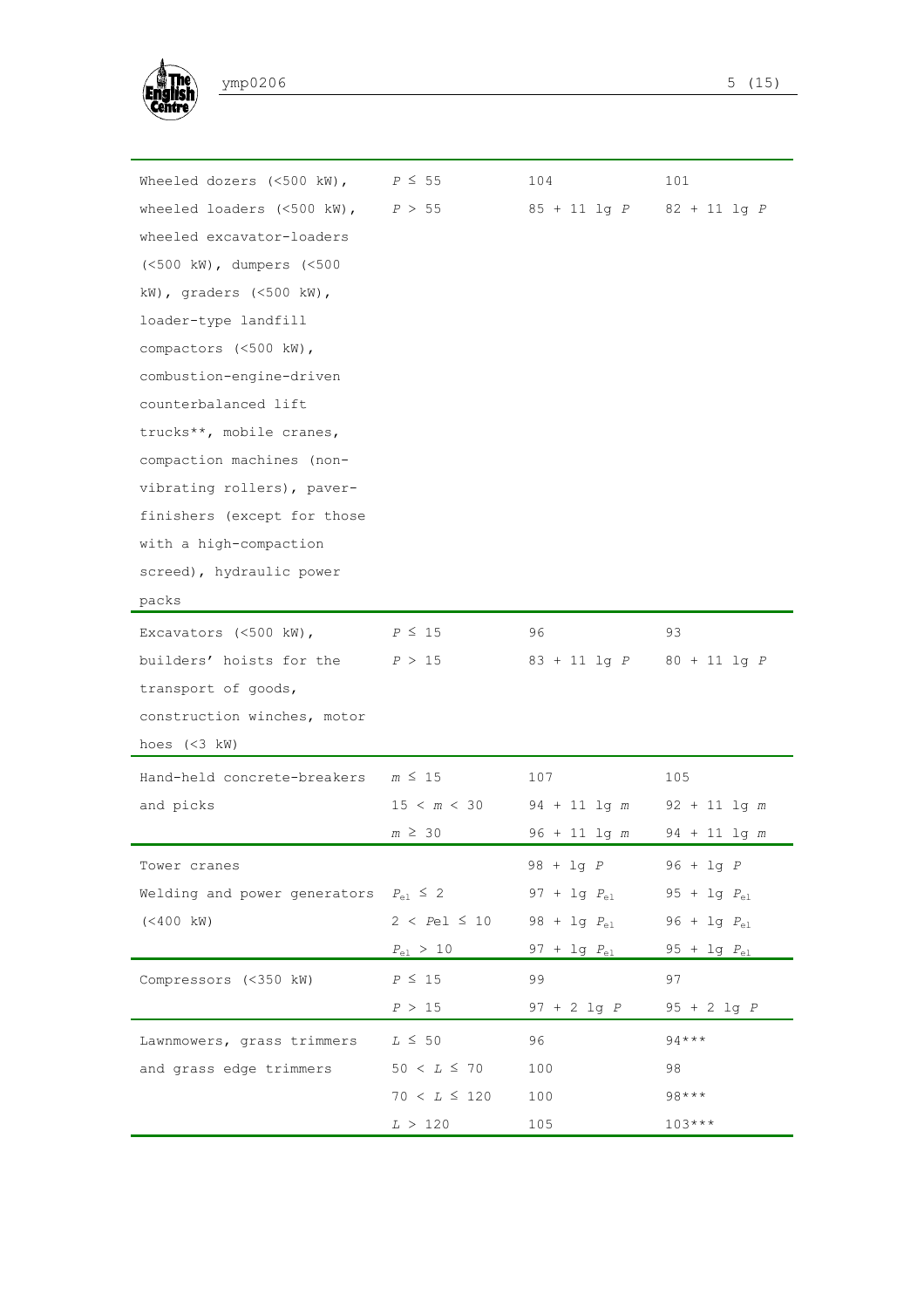

(\*) *P*el for welding generators: conventional welding current multiplied by the conventional load voltage for the lowest value of the duty factor given by the manufacturer.

*P*el for power generators: prime power according to ISO 8528-1:1993, point 13.3.2.

(\*\*) Limit values for noise emissions from combustion-engine-driven counterbalance trucks do not apply to the counterbalance trucks referred to in Annex I, item 36, second indent of the Equipment Noise Emissions Directive, which have a maximum rated capacity of 10 tonnes. These combustion-engine-driven counterbalance trucks are only required to bear a noise marking.

(\*\*\*) Indicative figures only. Definitive figures will depend on amendment of the Directive following the report required in Article 20(3). In the absence of any such amendment, the figures for stage I will continue to apply during stage II.

The permissible sound power level should be rounded to the nearest whole number (for a level lower than 0.5, use a lower number; for a level higher than or equal to 0.5, use a higher number).

The equipment mentioned above is defined in Annex I of the Equipment Noise Emissions Directive and the related methods of measuring the noise emission levels are presented in Annex III of the Equipment Noise Emissions Directive.

Section 4

*Equipment subject to noise marking* 

The guaranteed sound power level must be indicated in the marking on the equipment referred to in section 3 and the equipment listed below:

1) aerial access platforms with combustion engine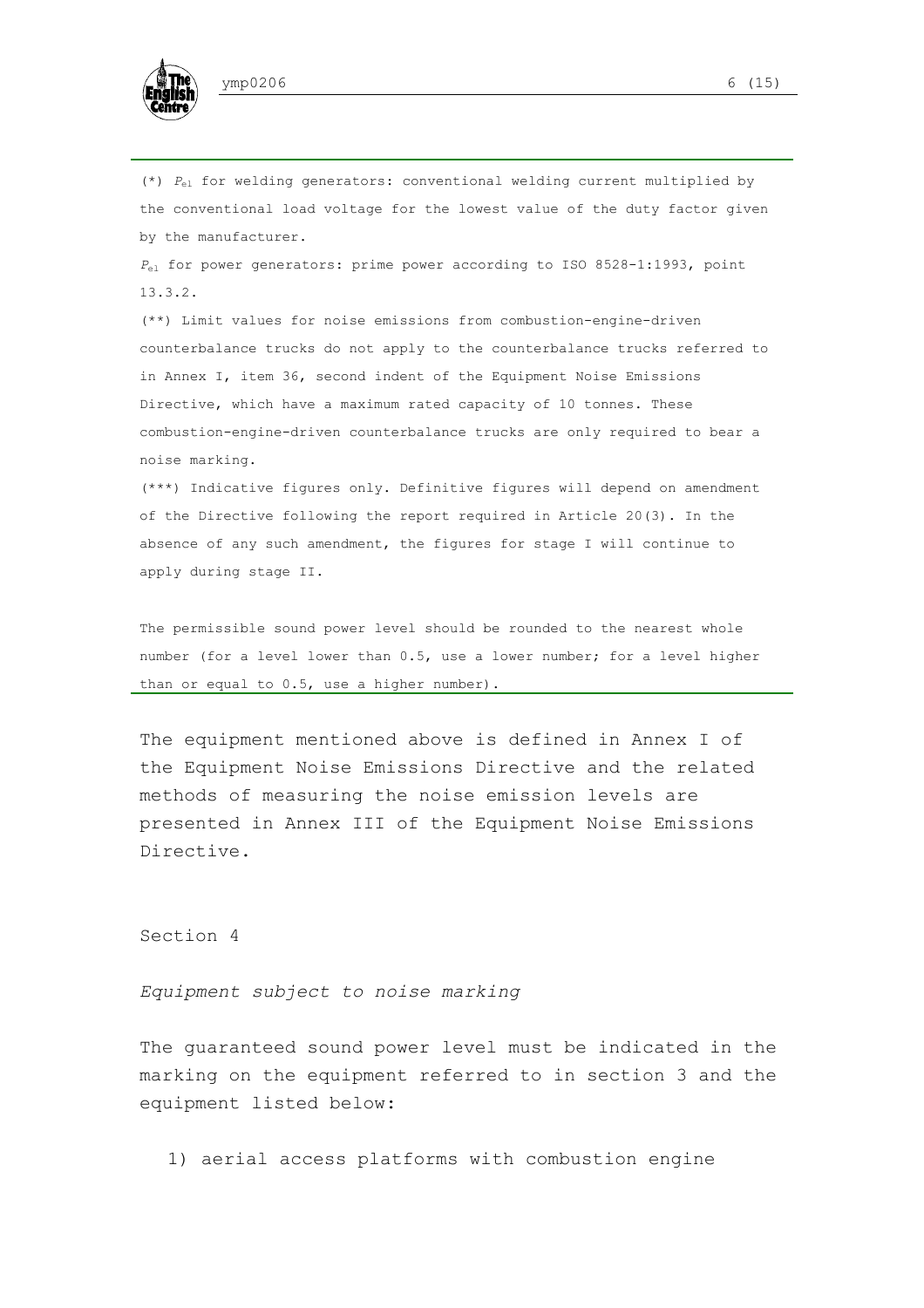



```
2) brush cutters 
3) builders' hoists (with electric motor) for the 
   transport of goods 
4) building site bandsaw machines 
5) building site circular saw benches 
6) portable chain saws 
7) combined high pressure flushers and suction vehicles 
8) compaction machines (explosion rammers only) 
9) concrete and mortar mixers 
10) construction winches (with electric motor) 
11) conveying and spraying machines for concrete and 
   mortar 
12) conveyor belts 
13) cooling equipment on lorries 
14) drill rigs 
15) equipment for loading and unloading tanks on trucks 
16) glass recycling containers 
17) grass trimmers and grass edge trimmers 
18) hedge trimmers 
19) high pressure flushers 
20) high pressure water jet machines 
21) hydraulic hammers 
22) joint cutters 
23) leaf blowers 
24) leaf collectors 
25) combustion-engine-driven lift trucks, 
   counterbalanced (only 'other counterbalanced lift 
   trucks' as defined in Annex I, item 36, second 
   indent of the Equipment Noise Emissions Directive, 
   with a rated capacity of not more than 10 tonnes) 
26) mobile waste containers 
27) paver-finishers (equipped with a high-compaction 
   screed) 
28) piling equipment 
29) pipelayers 
30) snow groomers 
31) power generators (≥ 400 kW)
```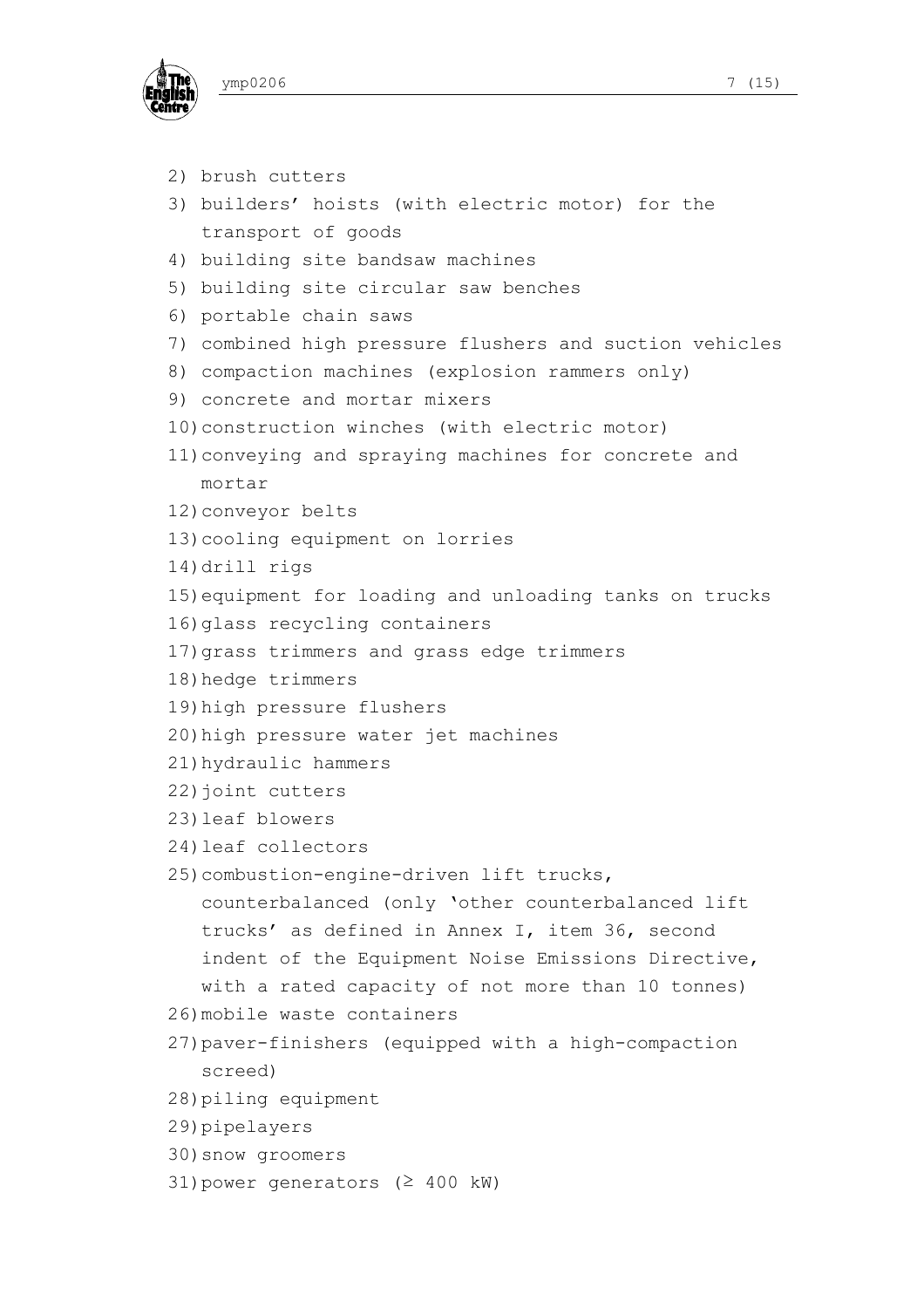

- 32) power sweepers
- 33) refuse collection vehicles
- 34) road milling machines
- 35) scarifiers
- 36) shredders and chippers
- 37) snow-removing machines with rotating tools (selfpropelled, excluding snow-removing machines attached to vehicles)
- 38) suction vehicles
- 39) trenchers
- 40) truck mixers
- 41) water pump units (except submersible pumps).

The equipment mentioned above is defined in Annex I of the Equipment Noise Emissions Directive and the related methods of measuring the noise emission levels are presented in Annex III of the Equipment Noise Emissions Directive.

## Section 5

*Placing the equipment on the market, putting the equipment into service and free movement of the equipment* 

The equipment may be placed on the market or put into service only after the manufacturer or his authorized representative established in the Community has ensured that:

- 1) the equipment conforms with the limits set for the noise emissions in this Decree;
- 2) the conformity assessment procedures referred to in section 6 for the equipment have been completed;
- 3) the equipment bears a CE marking label referred to in section 7 and an indication of the guaranteed sound power level and is accompanied, in accordance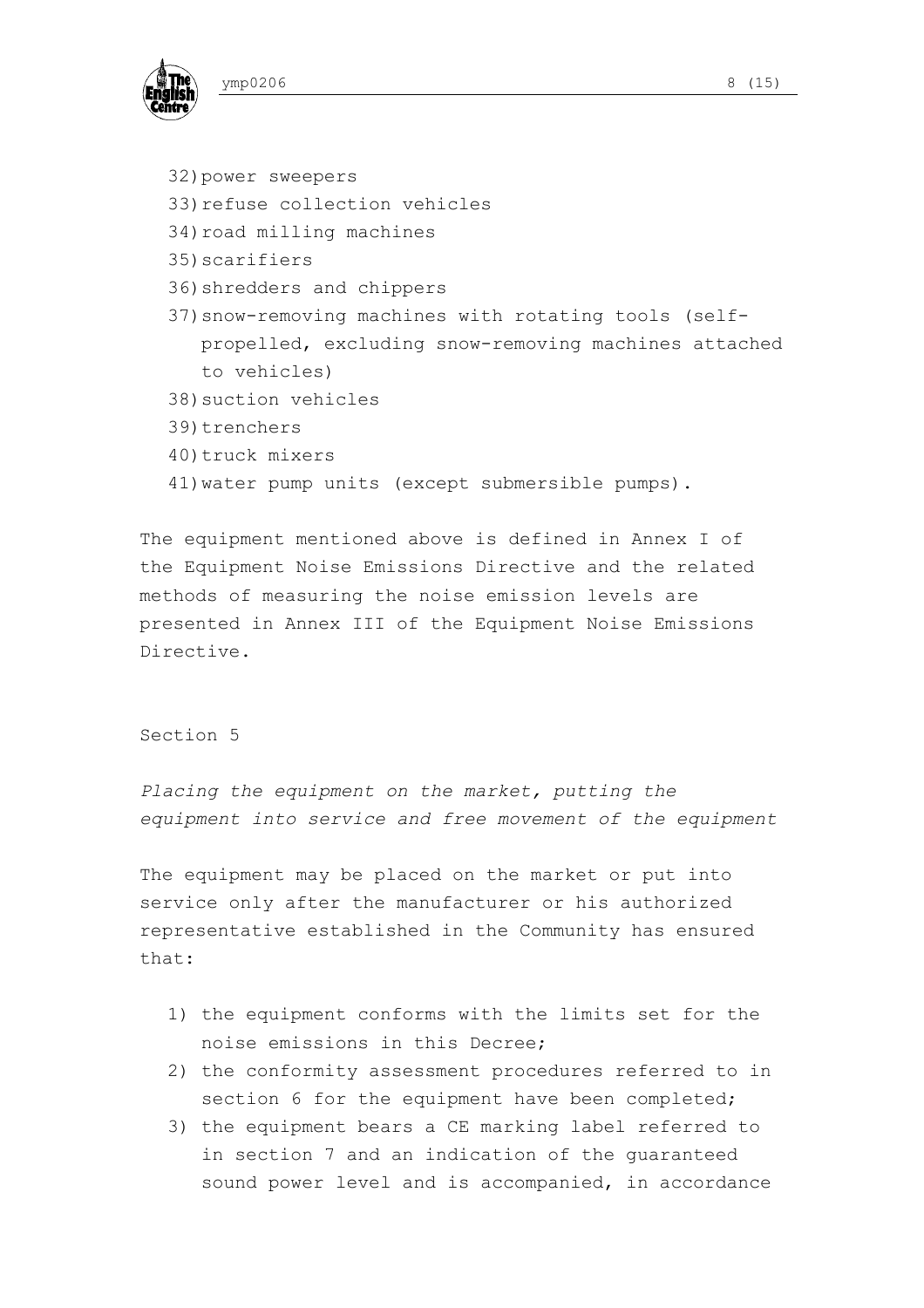

with section 6, by an EC declaration of conformity complying with Annex I.

If the manufacturer or his authorized representative is not established in the Community, the requirements of the Equipment Noise Emissions Directive must be complied with by anyone who places the equipment on the market in the Community or puts the equipment into service there.

Equipment which does not comply with the provisions of this Decree may be shown at trade fairs, exhibitions, demonstrations or other corresponding events. In such a case, however, the marking on the equipment must clearly indicate that the equipment does not conform and may not be placed on the market until the manufacturer or his authorized representative established in the Community has brought the equipment to conformity. Adequate safety measures must be taken to protect persons when the equipment is on show.

Section 6

*Conformity assessment and EC declaration of conformity* 

The manufacturer or his authorized representative established in the Community must draw up an EC declaration of conformity for each type of equipment that they manufacture or place on the market. The minimum content of the EC declaration of conformity is laid down in Annex 1.

If the equipment is to be put into service in Finland, the EC declaration of conformity must be made in Finnish and in Swedish.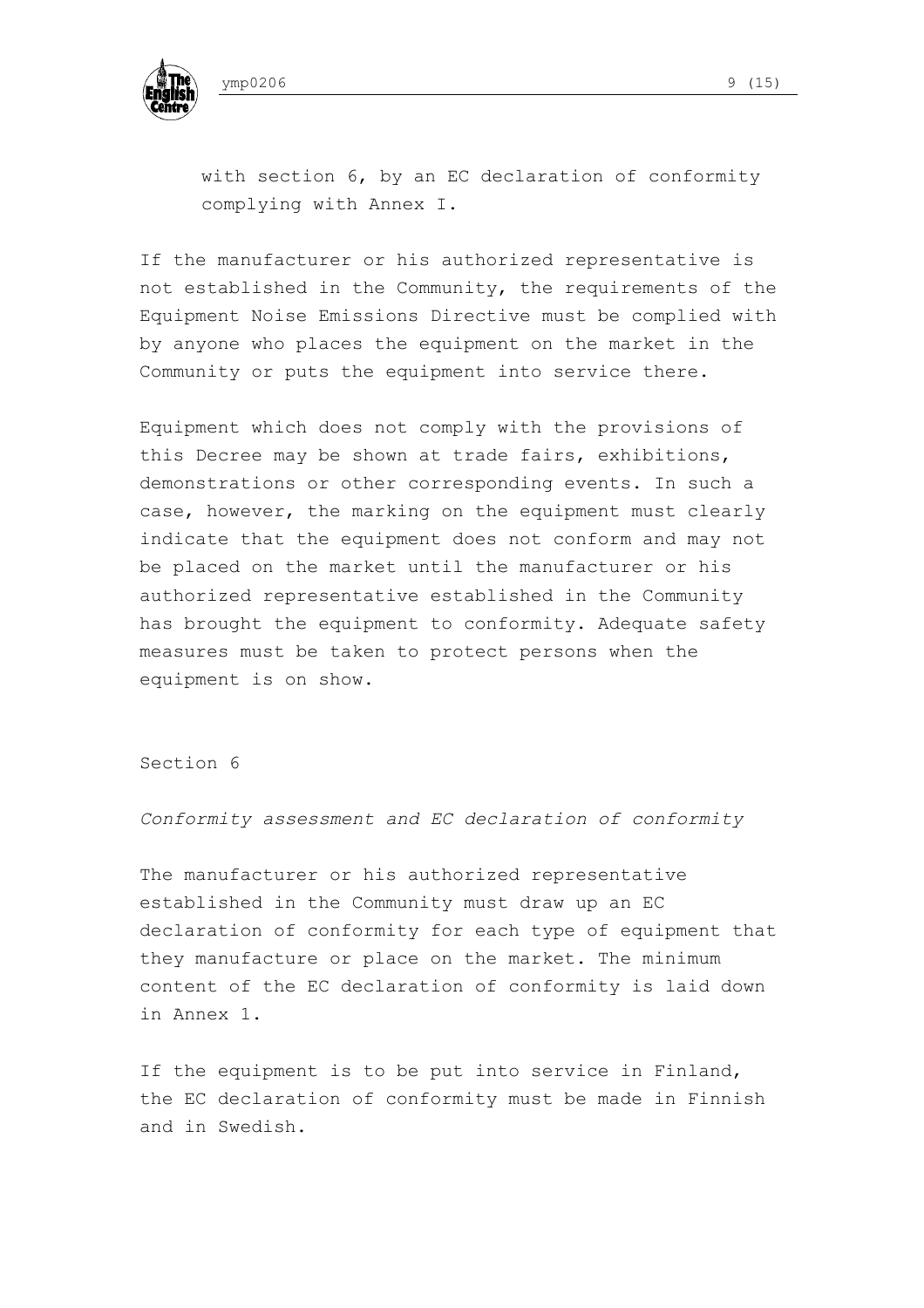



To indicate conformity, the equipment must bear a CE marking in the form laid down in Annex 2 of this Decree.

Before any equipment as referred to in section 3 is placed on the market or put into service, the manufacturer or his authorized representative established in the Community must perform an assessment of the conformity of each type of equipment, using one of the following procedures, which are defined in more detail in Annexes 3-5 of this Decree:

- 1) internal control of production with assessment of technical documentation and periodical checks (Annex 3);
- 2) unit verification procedure (Annex 4);
- 3) full quality assurance procedure (Annex 5).

Before any equipment as referred to in section 4 which is required only to bear an indication of the guaranteed sound power level is placed on the market or put into service, the manufacturer or his authorized representative established in the Community must subject the equipment to the internal control procedure laid down in Annex 6.

The manufacturer or his authorized representative established in the Community must keep a copy of the EC declaration of conformity and the technical documentation laid down in Annex 3, item 3, Annex 4, item 2, Annex 5, items 3.1 and 3.3, and Annex 6, item 3, for 10 years from the last date of the equipment's manufacture.

Section 7

*CE marking*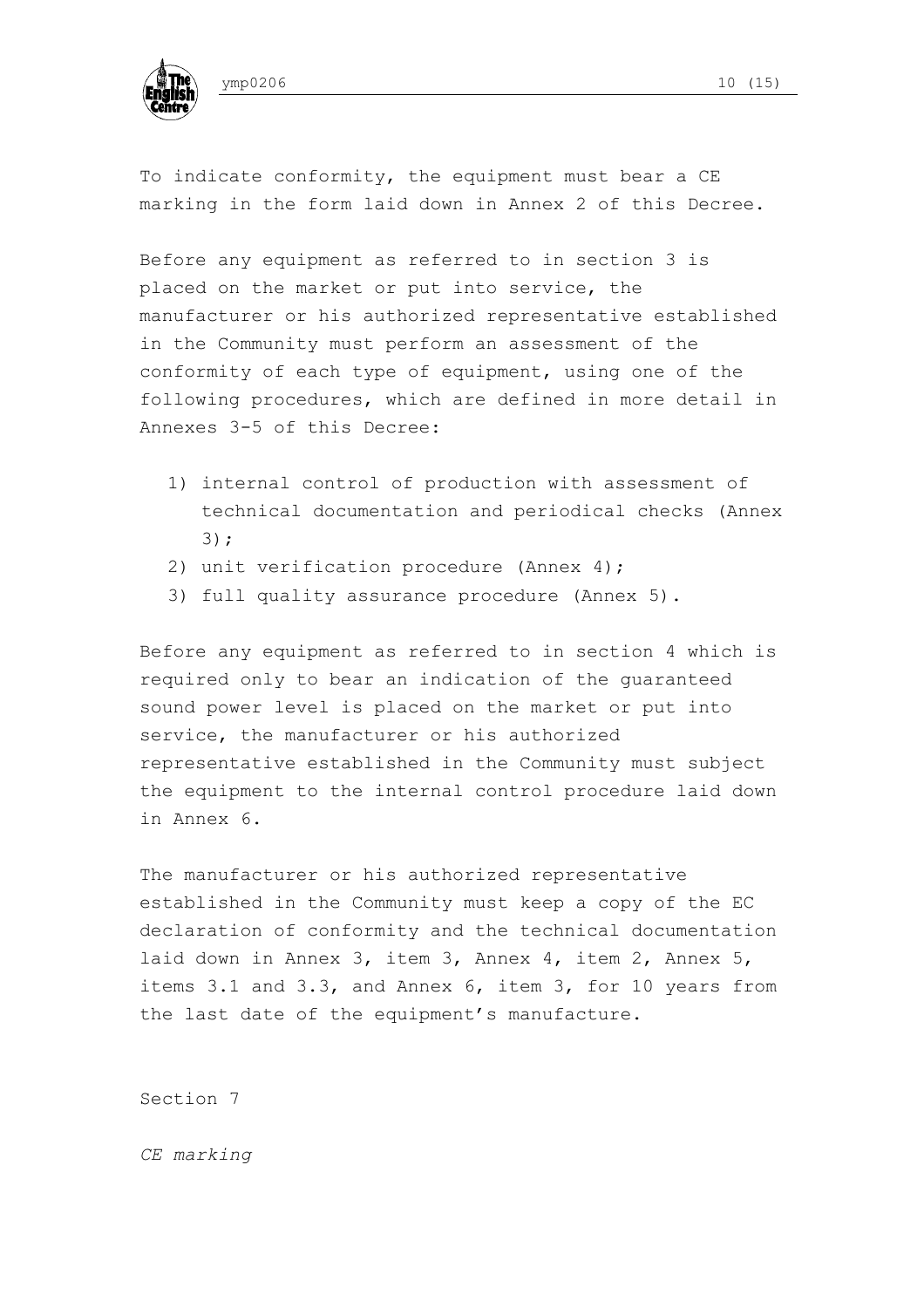



The equipment complies with the requirements of sections 3 and 4 if it bears the CE marking indicating compliance, as laid down in Annex 2, an indication of the guaranteed sound power level and an EC declaration of conformity. The CE marking and the indication of the guaranteed sound power level affixed to the equipment must be visible, indelible and clearly legible.

The equipment may bear other markings, provided that this does not reduce the visibility and legibility of the CE marking and the indication of the guaranteed sound power level.

Where equipment referred to in section 3 for which there are set limit values for noise emissions, or equipment referred to in section 4 which is required to bear only an indication of the guaranteed sound power level fall within the scope of other statutes requiring CE marking, the marking must indicate that the equipment also fulfils the requirements laid down in those statutes. If one or more such statutes allow the manufacturer, during a transitional period, to choose which arrangements to apply, the CE marking must indicate that the equipment only complies with the statutes applied by the manufacturer. In such a case, the particulars of those statutes must be given in the documents, notices or instructions accompanying such equipment.

Section 8

# *Supervisory authorities*

Compliance with this Decree is supervised by the occupational health and safety authorities. In the case of equipment sold as consumer goods, compliance with this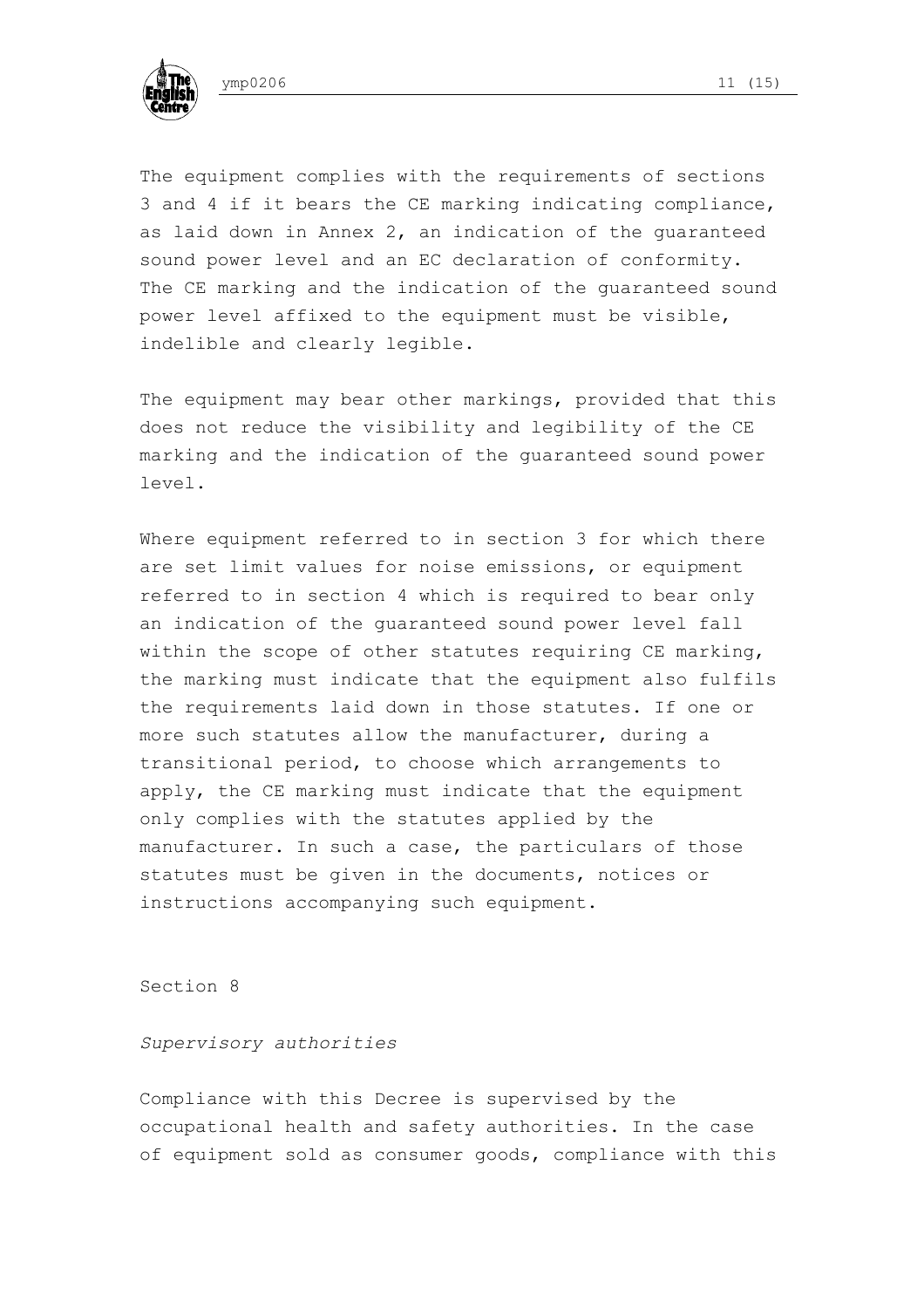

Decree is supervised by the supervisory authorities referred to in the Product Safety Act (914/1986).

The authorities referred to in paragraph 1 above must notify the relevant regional environment centre if, in the course of their supervision, they find that equipment violating the provisions of this Decree has been placed on the market or put into service. The regional environment centre must then notify the Ministry of the Environment of the matter.

Provisions on coercive measures and sanctions for cases of violation of requirements laid down in this Decree are laid down in chapter 13 of the Environmental Protection Act (86/2000).

Section 9

#### *Notified body*

The notified bodies required for compliance assessment are appointed by the Ministry of the Environment. The notified bodies must comply with the minimum requirements set out in Annex 7. Should a notified body no longer comply with the minimum requirements set out in Annex 7, its right to perform the functions of a notified body will be revoked.

Section 10

# *Collection of noise data*

The manufacturer or his authorized representative established in the Community must send the Finnish Environment Institute a copy of the EC declaration of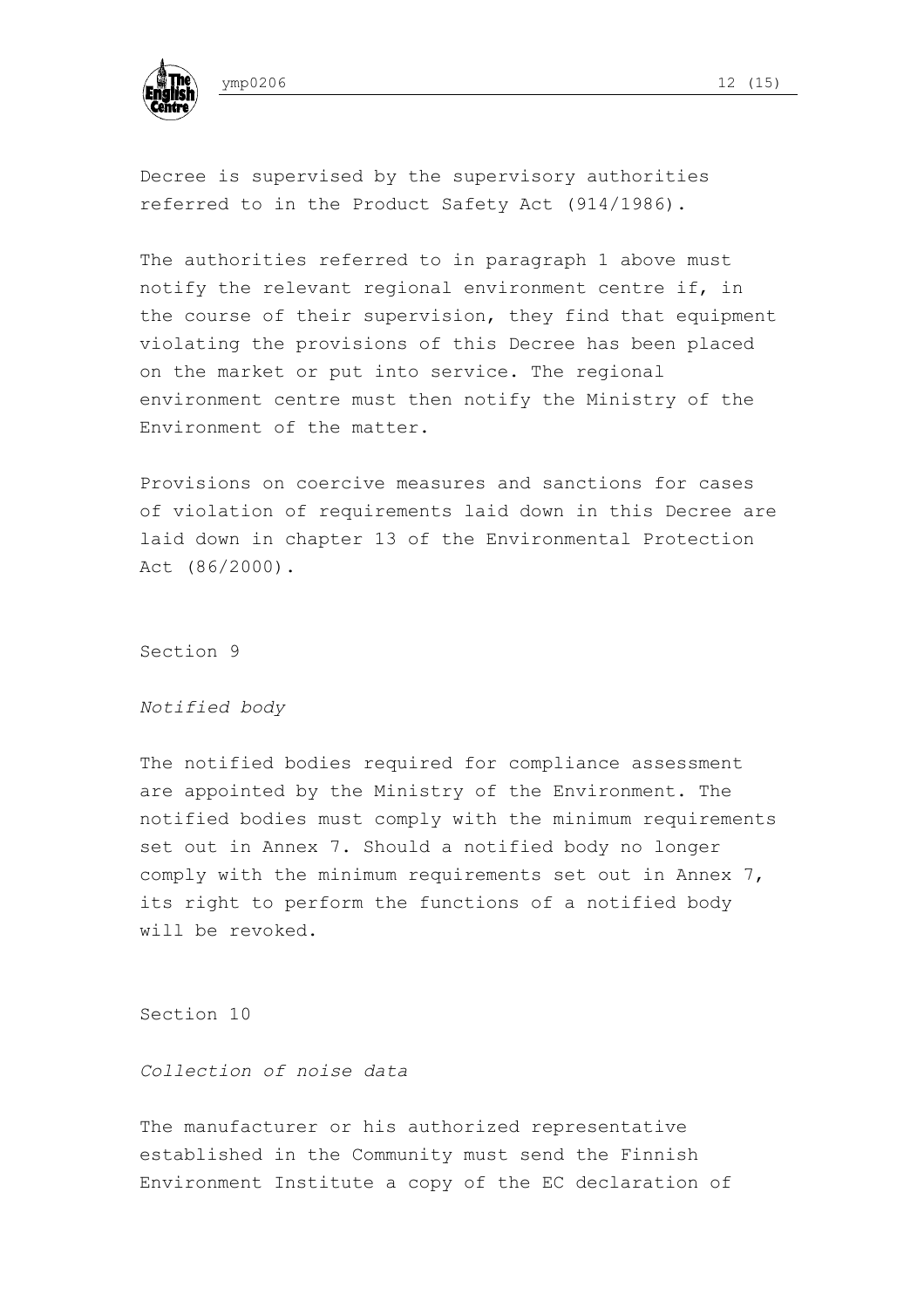

conformity for each type of equipment manufactured in Finland or intended for use in Finland as the first market within the European Economic Area. The Finnish Environment Institute must supply the Commission with

Section 11

*Entry into force* 

This Decree comes into force on January 3, 2002.

copies of the EC declarations of conformity.

The second-stage limit values for noise emissions laid down in section 3 above come into force on January 3, 2006.

This Decree repeals the Government Decision on limits and definitions of noise emissions from construction machines (994/1992) issued on October 29, 1992 and the Government Decision on limits and definitions of noise emissions from lawnmowers (995/1992) issued on October 29, 1992, with later amendments.

Section 12

*Transitional provision* 

Type approval certificates issued in accordance with the Government Decisions repealed by this Decree and procedures for measurements related to the equipment may be used in the documentation provided in Annex 3, item 3, Annex 4, item 2, Annex 5, items 3.1 and 3.3, and Annex 6, item 3 of this Decree.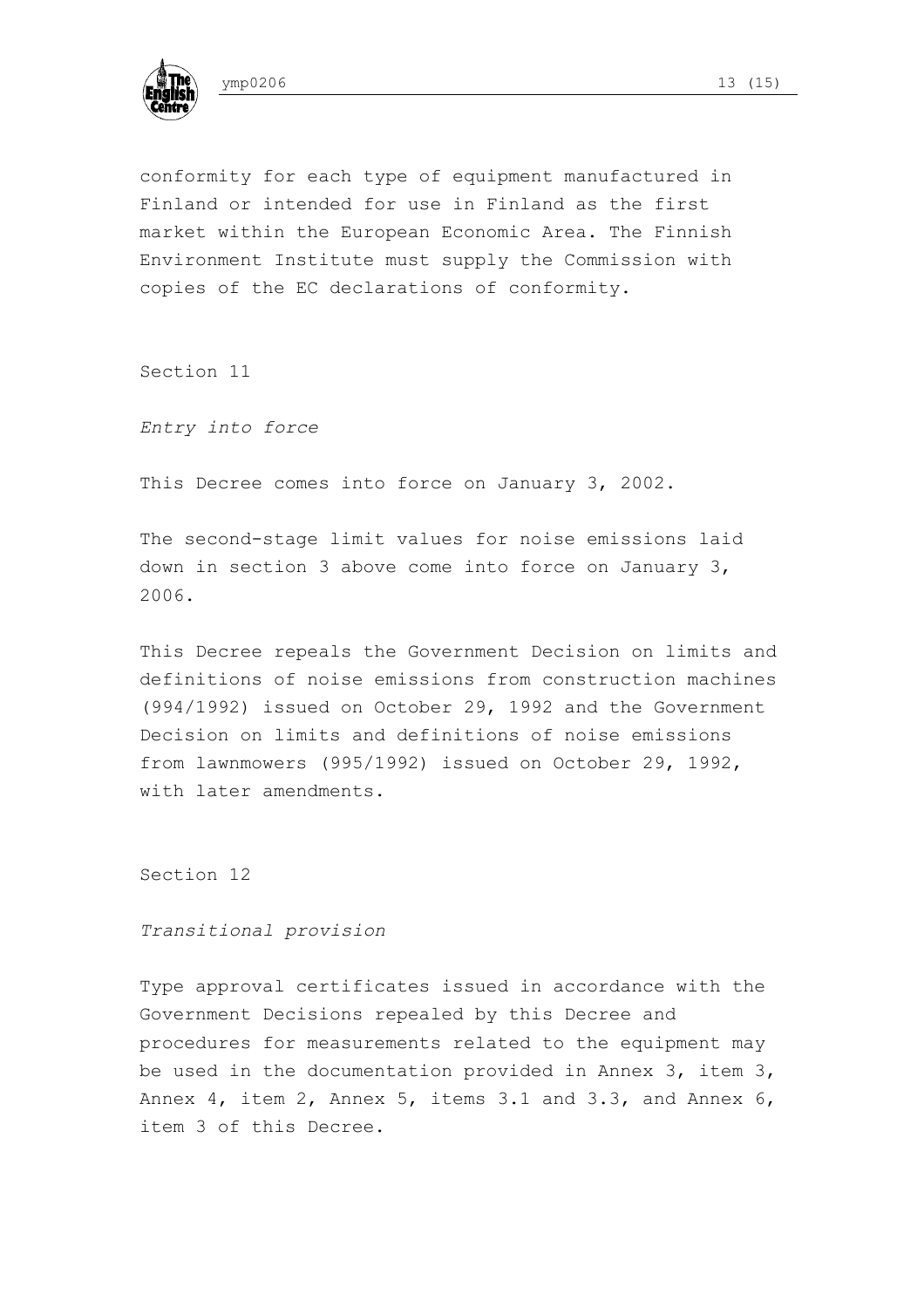

Equipment which has complied with the requirements of this Decree as of July 11, 2001 is considered to comply with the requirements of the Government Decisions repealed by this Decree.

Helsinki, July 5, 2001

Minister Ville Itälä

Legal Adviser Oili Rahnasto